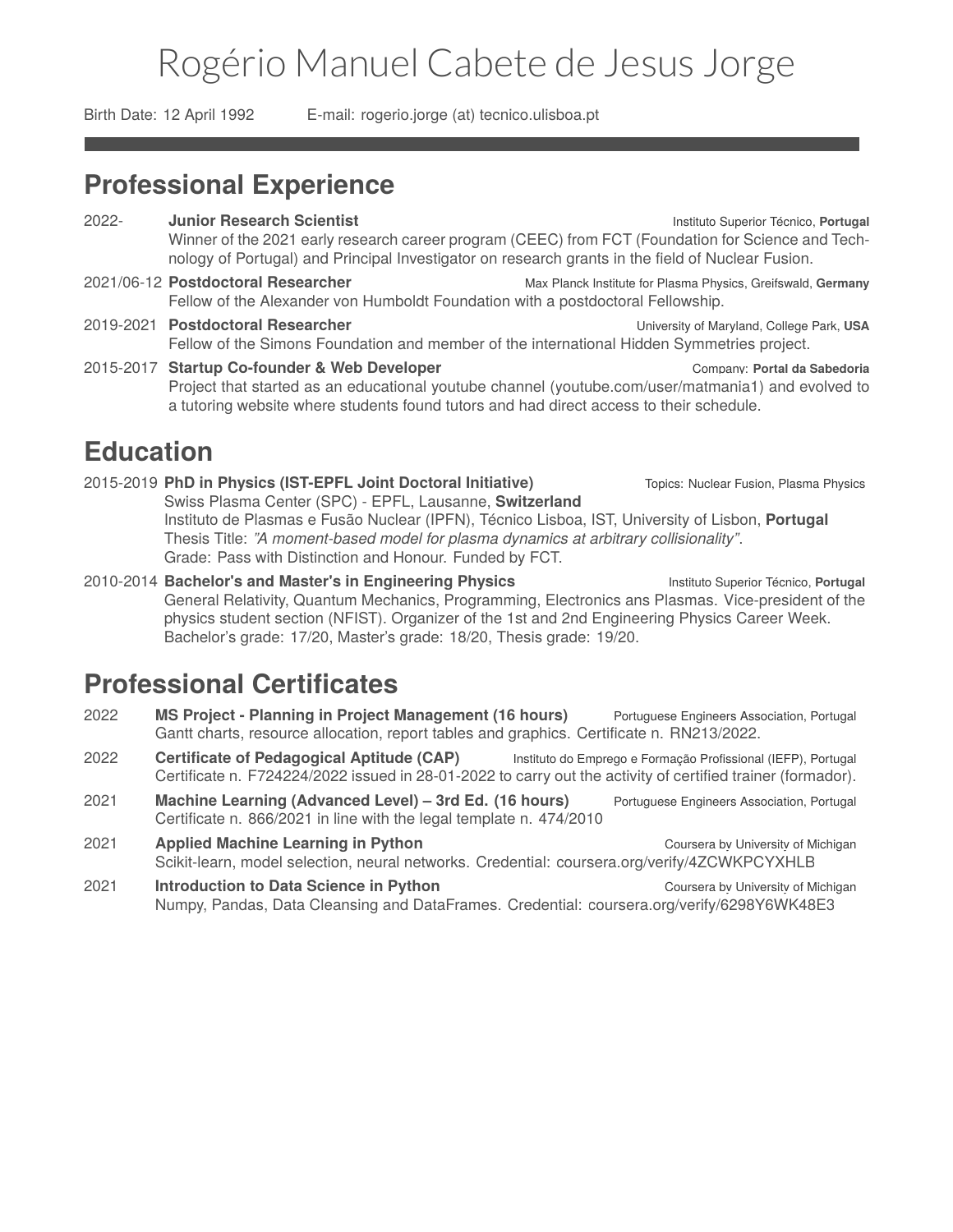# **Competitive Funding**

- 2022 **High Performance Computing OHARS Project** EUROfusion European consortium of fusion research 47000 node-hours for the 6th Marconi Fusion cycle, corresponding to 2 256 000 core hours.
- 2022 **EUROfusion Enabling Research Grant** EUROfusion European consortium of fusion research Principal Investigator grant of 93.563€ on the topic of fast-particle confinement in stellarators.
- 2022 **Junior Researcher Contract** FCT (Fundação para a Ciência e Tecnologia), Portugal 6-year contract in the 4th edition of the Individual Scientific Employment Stimulus program.
- 2021 **Humboldt-Forschungsstipendium** Alexander von Humboldt-Stiftung, Germany Humboldt Research Fellowship for Postdoctoral Researchers to conduct research in Germany

# **Awards and Distinctions**

2020 **EPS-PPD Research Award EURO EURO EUROPER SOCIETY** European Physical Society Prize from the Plasma Physics Division of the European Physical Society granted annually in recognition of truly outstanding research achievements associated with their PhD study in the field of plasma physics. 2019 **Doctoral Program Thesis Distinction** EPFL, Switzerland For placing on top 8% of physics EPFL PhD thesis as selected by the EDPY committee. 2018 **Publons Peer Review Award** Publons.com For placing on top 1% of reviewers in Physics on Publons' global reviewer database. 2017-2020 **Outstanding Reviewer** IOP Publishing

Plasma Physics and Controlled Fusion

# **Fellowships and Studentships**

#### 2015-2019 **PhD Fellowship under Doctoral Program APPLAuSE** FOR **FRAGE FOR STARE RESERVING**

Funding from "Fundação para a Ciência e Tecnologia" under grant PD/BD/105979/2014

- **2014 <b>Erasmus Scholarship Example 2014 Example 2014 Example 2014 Example 2014 Example 2014 Example 2014 Example 2014 Example 2014 Example 2014 Example 2014 Example 2014 Example 2014 Example 2014** Tokamak edge turbulence simulations applied to the ISTTOK tokamak. Funding from the European Union under a 6 months grant. **Advisor**: Prof. Paolo Ricci, EPFL
- 2013 **Research Internship** Laboratório de Instrumentação e Partículas (LIP), Lisbon, Portugal Supersymmetry search at the LHC experiment at CERN. Funding from "Fundação para a Ciência e Tecnologia" under grant CERN/FP/123601/2011. **Advisor**: Dr. Pedrame Bargassa, LIP/CERN
- 2012-2013 **Scientific Initiation Studentship** IST Mathematics Department, Portugal Point particle simulation of a fluid vortex in C++ with OpenGL visualization. Funding from University of Lisbon under grant BL89/2012\_IST-ID. **Advisor**: Prof. Adélia Sequeira, IST
- 2011 **"Novos Talentos em Matemática" Fellowship** Calouste Gulbenkian Foundation, Portugal One year scholarship for undergraduate students to carry research on pure/applied mathematics. **Research Topic**: String Theory. **Advisor**: Prof. Gabriel Lopes Cardoso, IST

# **Peer Review (publons.com verified)**

- 26 manuscripts for Plasma Physics and Controlled Fusion
- 13 manuscripts for Nuclear Fusion
- 11 manuscripts for Physics of Plasmas
- 9 manuscripts for Journal of Plasma Physics
- 8 manuscripts for Physical Review Letters
- 2 manuscripts for Physical Review E
- 1 manuscript for Cell Reports Physical Science
- 1 manuscript for Journal of Fusion Energy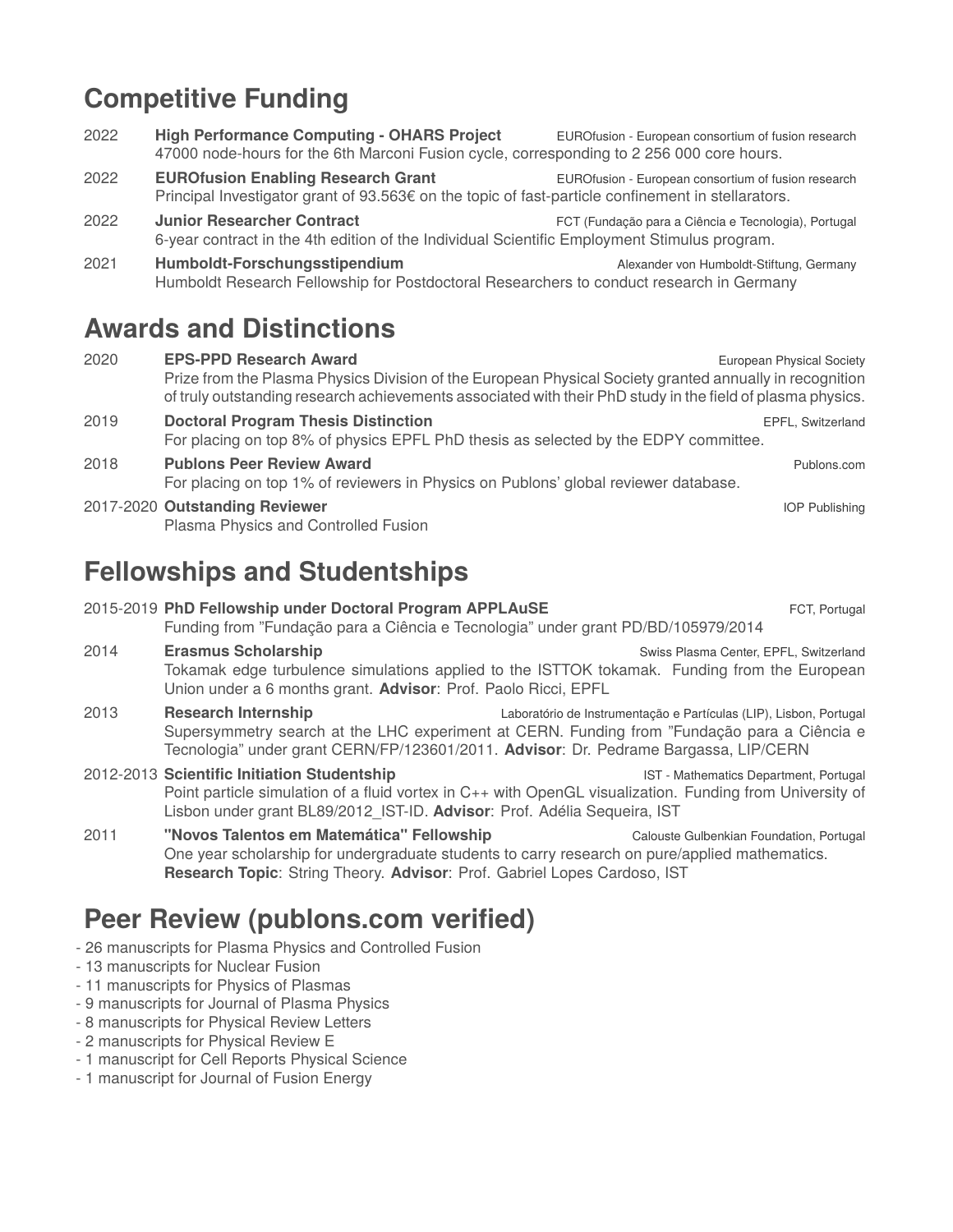# **Teaching and Supervising Experience**

#### **Guest Lecturer**

- Classical Mechanics, Physics 410, 1st semester undergraduate studies, University of Maryland, 2020-2021
- Plasma Physics II, Physics 762, 2nd semester graduate studies, University of Maryland, 2019-2020

#### **Teaching Assistantship**

- Advanced Physics I, 1st semester Physics, EPFL 2017-2018, 2018-2019
- Mathematical Analysis 1B, 2nd semester MAN, EPFL 2017-2018
- General Physics I and II, 1st and 2nd semester Mechanical Engineering, EPFL 2016-2017, 2016-2017
- Mechanics and Waves, 1st semester Engineering Physics, IST 2015-2016

#### **Supervision of Master's Thesis**

- Lorenzo Perrone, EPFL, 2018: *"4-Dimensional Kinetic Scrape-off Layer Model"*
- Baptiste Frei, EPFL, 2018: *"A full-F Gyrokinetic Model for the Tokamak Periphery at Arbitrary Collisionality"*
- Sonia Gamba, Politecnico de Milano, 2017: *"Analysis of Linear Instabilities in the Scrape-off Layer of a Tokamak"*

#### **Supervision of Semester Internships**

- Clara Cottet, Renaissance Fusion, 2022: *"Confinement of Fast Particles in Realistic Stellarator Designs"*
- Paulo Figueiredo, IST, 2022: *"Particle Orbits in Near-Axis Magnetic Fields"*
- Patrick Kim, UMD, 2019: *"MHD Stability at Arbitrary Order in the Distance to the Magnetic Axis"*
- Konovets Vyacheslav, EPFL, 2017: *"Modelling of Coulomb Collision Full-F Moment Description"*
- Antoine Baillod, EPFL 2017: *"Gyrokinetic Equations for Scrape-off Layer Plasmas"*
- Nuno Teixeira, IST, 2017: *"Influence of Pitch-Angle Scattering in Electron Plasma Waves"*
- Lorenzo Perrone, EPFL, 2017: *"Parallel and Perpendicular Moment Description of Scrape-off Layer Instabilities"*
- Clara Pereira, IST, 2016: *"Magnetic Field Generation in Charged and Rotating Accretion Disks"*

#### **Internship Advisor**

• Luana Raquel and Bernardo Agostinho, António Damásio High School, *Web Development* and *Git*, IST, 2022

### **Academic Committee Service**

|      | 2021-2024 Member of the Scientific Counsel of Alan Goodman's PhD Thesis<br>PhD Jury member. Thesis title: Optimizing Quasi-Isodynamic Stellarator Configurations.                                                                     | Universität Greifswald, Germany             |
|------|---------------------------------------------------------------------------------------------------------------------------------------------------------------------------------------------------------------------------------------|---------------------------------------------|
| 2021 | <b>APS-DPP Fundamental Plasma Physics subcommittee</b><br>Recommend and Selected Invited, Review and Tutorial talks for the 63rd APS-DPP annual meeting.                                                                              | American Physical Society, USA              |
|      | 2020-2021 Senator of the Postdoc/Faculty Assistant Community<br>The University Senate at UMD                                                                                                                                          | University of Maryland at College Park, USA |
|      | 2017-2018 Physics PhD Student Representative<br>EPFL Doctoral Program in Physics (EDPY)                                                                                                                                               | EPFL, Switzerland                           |
|      | 2017-2018 Member of the Working Group for Teaching Assistantship<br>As PhD student representative, define the implementation of a European directive concerning the attri-<br>bution of ECTS to teaching assistantship tasks at EPFL. | EPFL, Switzerland                           |
|      | <b>Professional Memberships</b>                                                                                                                                                                                                       |                                             |
|      | 2020-Now Portuguese Engineers Association (Ordem dos Engenheiros)<br>Effective member, License 90009, Engineer Level 2                                                                                                                | Portugal                                    |
|      | 2020-Now Sociedade Portuguesa de Física<br>Effective member n. 6200                                                                                                                                                                   | Portugal                                    |
|      | 2018-2021 American Physical Society (APS)<br>Early Career Membership, Member 62002640                                                                                                                                                 | <b>USA</b>                                  |
|      |                                                                                                                                                                                                                                       |                                             |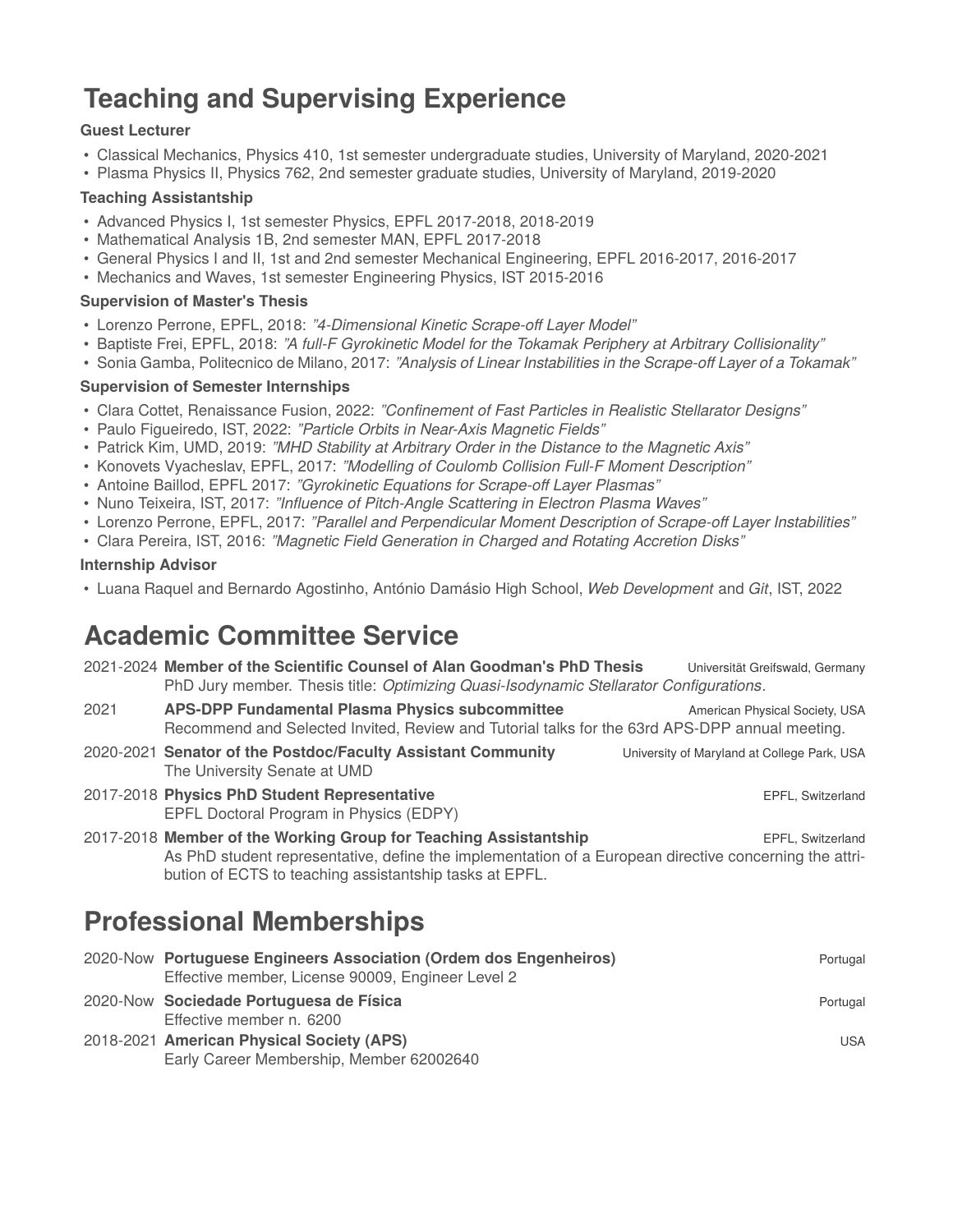### **Invited Talks at International Conferences**

| 09/2022 | Theory of Fusion Plasmas, Joint Varenna-Lausanne International Workshop, Varenna, Italy<br>The direct construction of an exceptionally quasi-isodynamic stellarator           |               |
|---------|-------------------------------------------------------------------------------------------------------------------------------------------------------------------------------|---------------|
|         | 06/2022 23rd International Stellarator-Heliotron Workshop (ISHW), Warsaw, Poland<br>Novel Designs of Quasi-Isodynamic Stellarators                                            |               |
| 06/2021 | 47th European Physical Society Conference on Plasma Physics, Sitges, Spain<br>A moment-based model for plasma dynamics at arbitrary collisionality                            |               |
|         | 10/2019 61st Annual Meeting of the APS Division of Plasma Physics, Fort Lauderdale FL, USA<br>An efficient treatment of the full Coulomb collision operator with applications |               |
| 06/2019 | Platform for Advanced Scientific Computing (PASC) Conference, Zurich, Switzerland<br>A Moment-Based Kinetic Model for Efficient Numerical Implementation                      |               |
|         | 04/2018 Sherwood Fusion Theory Conference, Auburn AL, USA<br>A gyrokinetic model for the tokamak periphery                                                                    |               |
|         | 10/2017 17th European Fusion Theory Meeting, Athens, Greece<br>An analytical model for SOL plasma dynamics at arbitrary collisionality                                        |               |
|         | <b>Event Organization</b>                                                                                                                                                     |               |
| 2022    | <b>IPFN Stellarator Talks</b>                                                                                                                                                 | IST, Portugal |

Series of online biweekly talks by researchers and professors in the nuclear fusion domain. 2017, 2018 **Physics Day** EPFL, Switzerland

1-day event with talks by professors, Nobel prize winners and a poster session

2013, 2014 **Engineering Physics Career Week IST, Portugal** IST, Portugal 3-day event devoted to physics and engineering physics students finalists from Lisbon universities with talks by professors, companies and alumni

### **Languages**

| <b>Portuguese</b> | native speaker |
|-------------------|----------------|
| <b>English</b>    | fluent         |
| <b>French</b>     | proficient     |
| German            | basic          |

## **Other Activities**

2020-2021 **Newspaper Science Columnist Contract Contract Contract Contract Contract Contract Contract Contract Contract Contract Contract Contract Contract Contract Contract Contract Contract Contract Contract Contract C** Author of opinion pieces on science and economy: [observador.pt/opiniao/autor/rogeriodejesusjorge](#page-0-0) **2018 Music Teacher (Volunteering) ACPns, Portuguese Association in Switzerland** Founder of the ACPns music school, and professor of music theory, guitar, ukelele and accordion 2013-2014 **NFIST - IST Physics Student Section** IST, Portugal IST, Portugal Vice-President and Treasurer

2002-2010 **Conservatory Degree in Classical Guitar** Conservatory of Music David de Sousa, Figueira da Foz, Portugal Main subjects: Acoustics, Composition, Music Theory, Music History, Final Grade 18/20 1st prize classical guitar level V on the "International Contest of Fundão, Portugal" (2009)